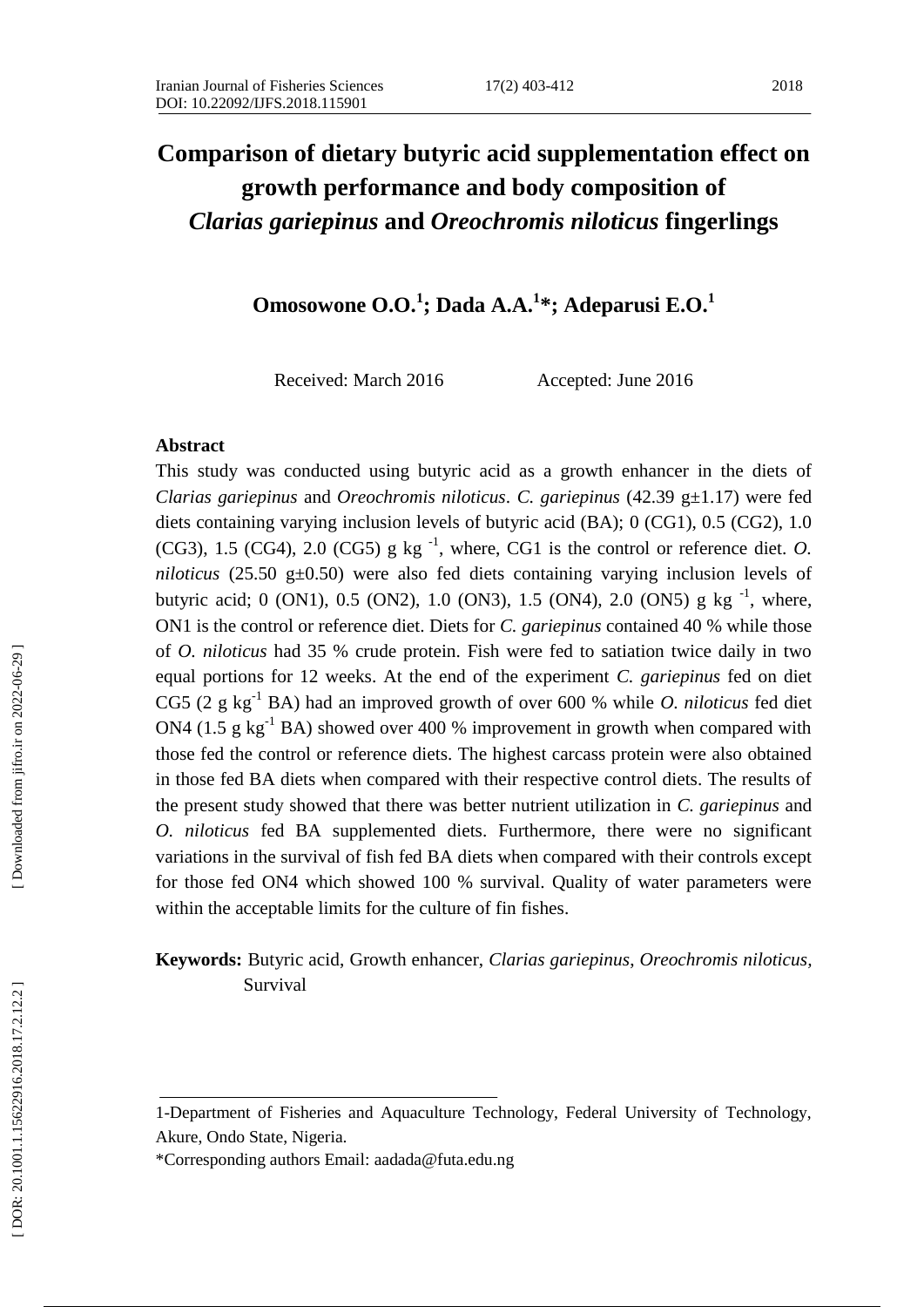# **Introduction**

Aquaculture remains the only viable alternative to bridge the gap between the demand and supply of fish to the growing world populace. The continual depletion of fish and fishery products in the wild has 'given birth' to numerous fish farms that are the last hope in recent times to ameliorate protein deficiencies in human diets. The constraints to aquaculture development are the high cost of feed production, quality fish seeds and good management practices (Jamiu and Ayinla, 2003).

 Africa as a continent has begun to scale up its aquaculture production from 1.2 to 2.2 % in the last 10 years to boost the protein intake of people (FAO, 2012). The predominantly farmed fish species in Africa are the fin fishes; catfishes and tilapia.

 The African mud catfish (*Clarias gariepinus*) is the most populous among fish farmers in Nigeria which is closely followed by Nile tilapia, (*Oreochromis niloticus)*. These two are the commonly used species in scientific research because of their adaptability to the tropical region. *C. gariepinus* is easy to culture, hardy, has a high feed conversion ratio, has the ability to make use of locally available feedstuff, has high market value and the ability to withstand harsh weather conditions; and hence, it is used in research (De Graaf and Jansen, 1996). The flesh of this species is also highly acceptable among the teeming populace due to its low cholesterol content. Taking into consideration the health risks associated with meat intake. *O. niloticus* is the

second most farmed and researched fish species in Nigeria as it has a great potential for intensive culture.

 The rapid decline in fish and fisheries resources coupled with the incessant outbreak of diseases has led nutritionists to proffering possible solutions through the use of dietary additives (Liem, 2009). These additives in the recent past have been antibiotics which aquaculture products have gradually developed resistance to, hence, the need for other alternatives (Ng and Koh, 2011). Some of these substitutes are; organic acids, pro and prebiotics, enzymes and nucleotides.

 Organic acids are organic compounds with acidic properties and have been used as additives in the food and pharmaceutical industries for about a decade now but which are gradually gaining grounds in aquaculture (Dibner, 2004). Organic acids have continued to receive serious attention because of their uses in prophylactic treatments and antimicrobial properties against numerous pathogenic bacteria (Da Silva *et al .*, 2013). They have also been reported to improve growth performance and nutrient utilization in farmed fish species (Omosowone *et al .*, 2015 ; Ng *et al .*, 2015). Furthermore, there has been the use of butyric acid and its salts in poultry and shrimp diets; however, there is a dearth of information on its use in fish diets. Therefore, this research work focused on the effect of dietary butyric acid on the growth performance and nutrient utilization in *C. gariepinus* and *O. niloticus.*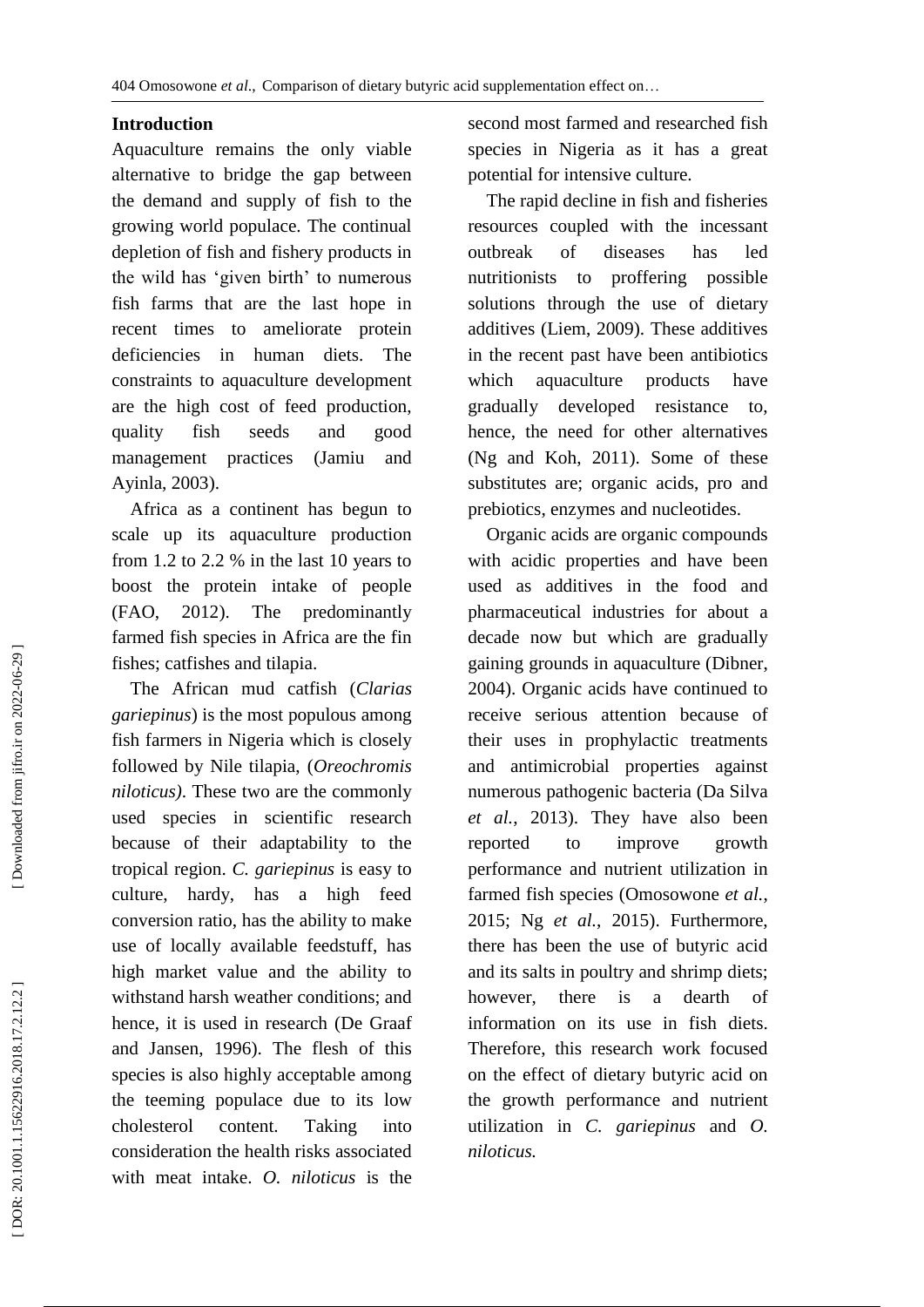#### **Materials and methods**

#### *Experimental diets*

Feed ingredients used in experimental diets were purchased from a local market while the test ingredient (butyric acid) was obtained from the National Institute for Freshwater Fisheries Research (NIFFR), New -Bussa, Niger State, Nigeria. Two diets with crude protein levels (40 % and 35 %) were formulated for *C. gariepinus* and *O. niloticus* respectively. Five isonitrogenous diets with the same base ingredients (Tables 1 & 2) were prepared for each fish species. The test ingredient (butyric acid) was added at varying inclusion levels; 0, 0.5, 1.0, 1.5 and 2.0 g  $kg^{-1}$ . All ingredients were measured according to specifications, milled into fine powder (2 mm particle size), mixed thoroughly to obtain homogeneous dough and pelletized in a Hobart A -2007 mixing and pelleting machine (Hobart Ltd, London, UK). The resultant pellets were sun -dried (at temperatures between  $32$  and  $34^{\circ}$ C for 72 h), packed in polythene bags and later refrigerated (at -20 $\degree$ C) prior to use. Diets for *C. gariepinus* were designated as CG1 (control), CG2,

CG3, CG4 and CG5, while those for *O. niloticus* were ON1 (control), ON2, ON3, ON4 and ON5. Proximate compositions of the prepared experimental diets were determined using AOAC (2005) methods. Growth indices were calculated using appropriate methods:

- i. Weight gain  $=W_2-W_1$ where;  $W_2$  and  $W_1$  are the final and initial body weight of fish respectively;
- ii. Specific Growth Rate  $(\%$  d<sup>-1</sup>)  $100 x (\ln[W_2] - \ln[W_1])$ *T* --

Where;  $W_1$  and  $W_2$  are logarithms of initial and final fish weight, respectively, and T is the number of experimental days;

iii. Feed Conversion Ratio (FCR) amount of food given Total amount of fish produced (Weight gain)

iv. Feed intake (g) = *quantity of feed fe d x experimental period*

- v. Percentage Weight Gain *<sup>x</sup>* 100 *Initial mean weight Final mean weight* ᆖ
- vi. Survival (%) No. of fish at the end of the exp eriment Total No. of fish at the onset of the exp eriment

| experimental diets for <i>Clarius gariepinus</i> with crude protein values of 40%. |                                      |       |       |       |       |  |  |  |
|------------------------------------------------------------------------------------|--------------------------------------|-------|-------|-------|-------|--|--|--|
| Ingredient                                                                         | CG1 (Control)                        | CG2   | CG3   | CG4   | CG5   |  |  |  |
| Fishmeal                                                                           | 27.8                                 | 27.8  | 27.8  | 27.8  | 27.8  |  |  |  |
| Soybean meal                                                                       | 27.8                                 | 27.8  | 27.8  | 27.8  | 27.8  |  |  |  |
| Yellow maize                                                                       | 34.4                                 | 33.9  | 33.4  | 32.9  | 32.4  |  |  |  |
| Veg. oil                                                                           | 4.0                                  | 4.0   | 4.0   | 4.0   | 4.0   |  |  |  |
| *Vit./min. premixes                                                                | 3.0                                  | 3.0   | 3.0   | 3.0   | 3.0   |  |  |  |
| <b>Starch</b>                                                                      | 3.0                                  | 3.0   | 3.0   | 3.0   | 3.0   |  |  |  |
| Butyric acid $(g \text{ kg}^{-1})$                                                 | 0.0                                  | 0.5   | 1.0   | 1.5   | 2.0   |  |  |  |
|                                                                                    | <b>Proximate Composition (100 %)</b> |       |       |       |       |  |  |  |
| Dry matter                                                                         | 90.34                                | 91.53 | 92.79 | 89.19 | 90.73 |  |  |  |
| Protein                                                                            | 38.69                                | 38.64 | 38.19 | 38.59 | 38.31 |  |  |  |
| Lipid                                                                              | 14.46                                | 15.05 | 17.90 | 15.38 | 15.75 |  |  |  |
| Ash                                                                                | 6.79                                 | 6.95  | 7.46  | 7.31  | 7.59  |  |  |  |

**Table 1: Gross composition (g 100 g - 1 dry matter) and proximate composition of experimental diets for** *Clarias gariepinus* **with crude protein values of 40% .**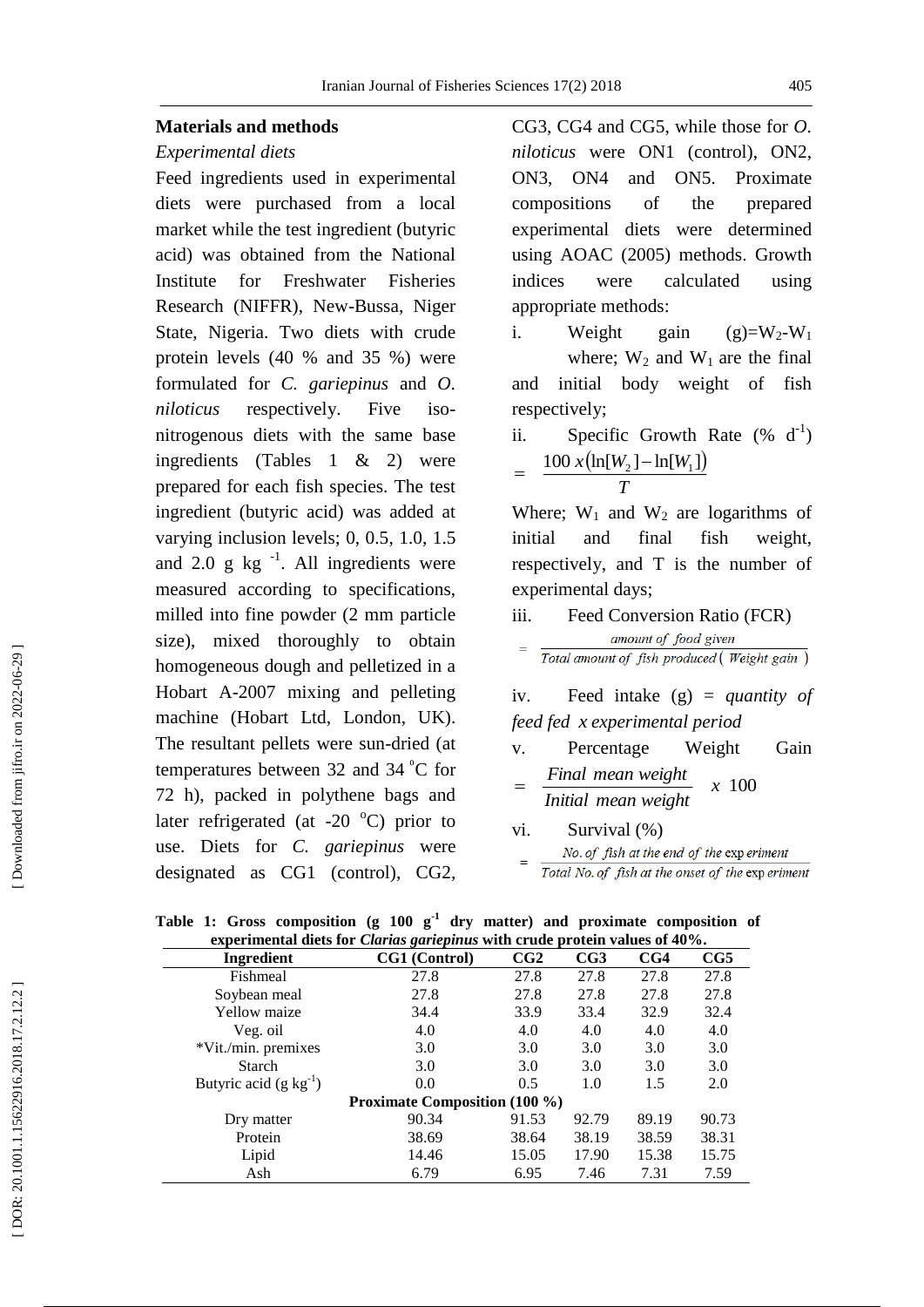| Table 1 continued: |       |       |       |       |       |
|--------------------|-------|-------|-------|-------|-------|
| Fibre              | 1.05  | . 46  | . 49  |       | 2.31  |
| <b>NFE</b>         | 29.35 | 29.43 | 27.75 | 27.26 | 26.77 |

\*Vitamin premix- A Pfizer livestock product containing the following per kg of feed:  $A = 4500$ I, U,  $D = 11252$  I.U,  $E = 711$ .U,  $K3=2$ mg,  $B12=0.015$ mg, pantothenic acid = 5mg, nicotinic  $\text{acid} = 14 \text{ mg}$ , folic acid = 0.4mg, biotin = 0.04 mg. choline = 150mg, cobalt = 0.2 mg, copper  $= 4.5$  mg, iron  $= 21$  mg, manganese  $= 20$ mg, iodine  $= 0.6$  mg, selenium  $= 2.2$  mg, zinc  $= 20$ mg, antioxidant = 2 mg, NFE = Nitrogen Free Extract= 100 - (crude protein +crude fiber +lipid content +moisture content +Ash)

**Table 2: Gross composition (g 100 g dry matter - 1 ) and proximate composition of experimental diets for** *Oreochromis niloticus* **with crude protein values of 35% .**

| Ingredient                           | <b>ON1</b> (Control) | ON2   | ON3   | ON <sub>4</sub> | ON <sub>5</sub> |  |  |  |  |
|--------------------------------------|----------------------|-------|-------|-----------------|-----------------|--|--|--|--|
| Fishmeal                             | 23.25                | 23.25 | 23.25 | 23.25           | 23.25           |  |  |  |  |
| Soybean meal                         | 23.25                | 23.25 | 23.25 | 23.25           | 23.25           |  |  |  |  |
| Yellow maize                         | 43.50                | 43.00 | 42.50 | 42.00           | 41.50           |  |  |  |  |
| Veg. oil                             | 3.0                  | 3.0   | 3.0   | 3.0             | 3.0             |  |  |  |  |
| *Vit./min. premixes                  | 4.0                  | 4.0   | 4.0   | 4.0             | 4.0             |  |  |  |  |
| <b>Starch</b>                        | 3.0                  | 3.0   | 3.0   | 3.0             | 3.0             |  |  |  |  |
| Butyric acid $(g \text{ kg}^{-1})$   | 0.0                  | 0.5   | 1.0   | 1.5             | 2.0             |  |  |  |  |
| <b>Proximate Composition (100 %)</b> |                      |       |       |                 |                 |  |  |  |  |
| Dry matter                           | 94.52                | 94.19 | 93.50 | 93.57           | 93.78           |  |  |  |  |
| Protein                              | 37.22                | 36.25 | 38.30 | 38.71           | 37.38           |  |  |  |  |
| Lipid                                | 12.35                | 13.79 | 12.84 | 13.80           | 13.78           |  |  |  |  |
| Ash                                  | 3.42                 | 3.68  | 4.14  | 3.19            | 3.72            |  |  |  |  |
| Fibre                                | 7.80                 | 7.43  | 6.89  | 8.45            | 7.10            |  |  |  |  |
| <b>NFE</b>                           | 33.73                | 32.37 | 32.23 | 29.42           | 31.80           |  |  |  |  |

\*Vitamin premix- A Pfizer livestock product containing the following per kg of feed:  $A = 4500$  I, U, D = 11252 I.U, E = 71I.U,K3=2mg, B12=0.015mg, pantothenic acid = 5mg, nicotinic acid = 14 mg, folic acid  $= 0.4$ mg, biotin  $= 0.04$  mg. choline  $= 150$ mg, cobalt  $= 0.2$  mg, copper  $= 4.5$  mg, iron  $= 21$  mg, manganese  $= 20$ mg, iodine  $= 0.6$  mg, selenium  $= 2.2$  mg, zinc  $= 20$  mg, antioxidant  $= 2$  mg, NFE  $=$  Nitrogen Free Extract= 100 - (crude protein +crude fiber +lipid content +moisture content +Ash)

#### *Experimental design and setup*

A completely randomized block design was used in which all the experimental units were homogenous with the test ingredient (butyric acid) as the only source of variation. Experimental fish samples; *C. gariepinus* (42.39 ±1.17 g) and *O. niloticus* (25.50 ±0.50 g) were obtained from the Fisheries and Aquaculture Teaching and Research Farm of the Federal University of Technology, Akure, Nigeria. Fish were certified pathogen free by the Veterinary Unit of the Department of Animal Production and Health of the University. Fish were acclimated to laboratory conditions for 10 days and fed their respective control diets to

ensure uniformity before the commencement of the feeding trials. Fish were randomly distributed to 15 glass tanks of 50 L water capacity at the rate of 10 fish for each tank for *C. gariepinus* and 15 fish for each tank for *O. niloticus.* They were all fed to apparent satiation twice daily (8:00 – 9:00 and 16:00 – 17:00 h) in two equal portions for 12 weeks. Unconsumed feed particles and faeces were siphoned daily from tanks while culture water was partially (50 %) drained and changed to maintain good water quality. Three major water quality parameters (dissolved oxygen, temperature and pH) were monitored on a weekly basis. Dissolved oxygen was measured using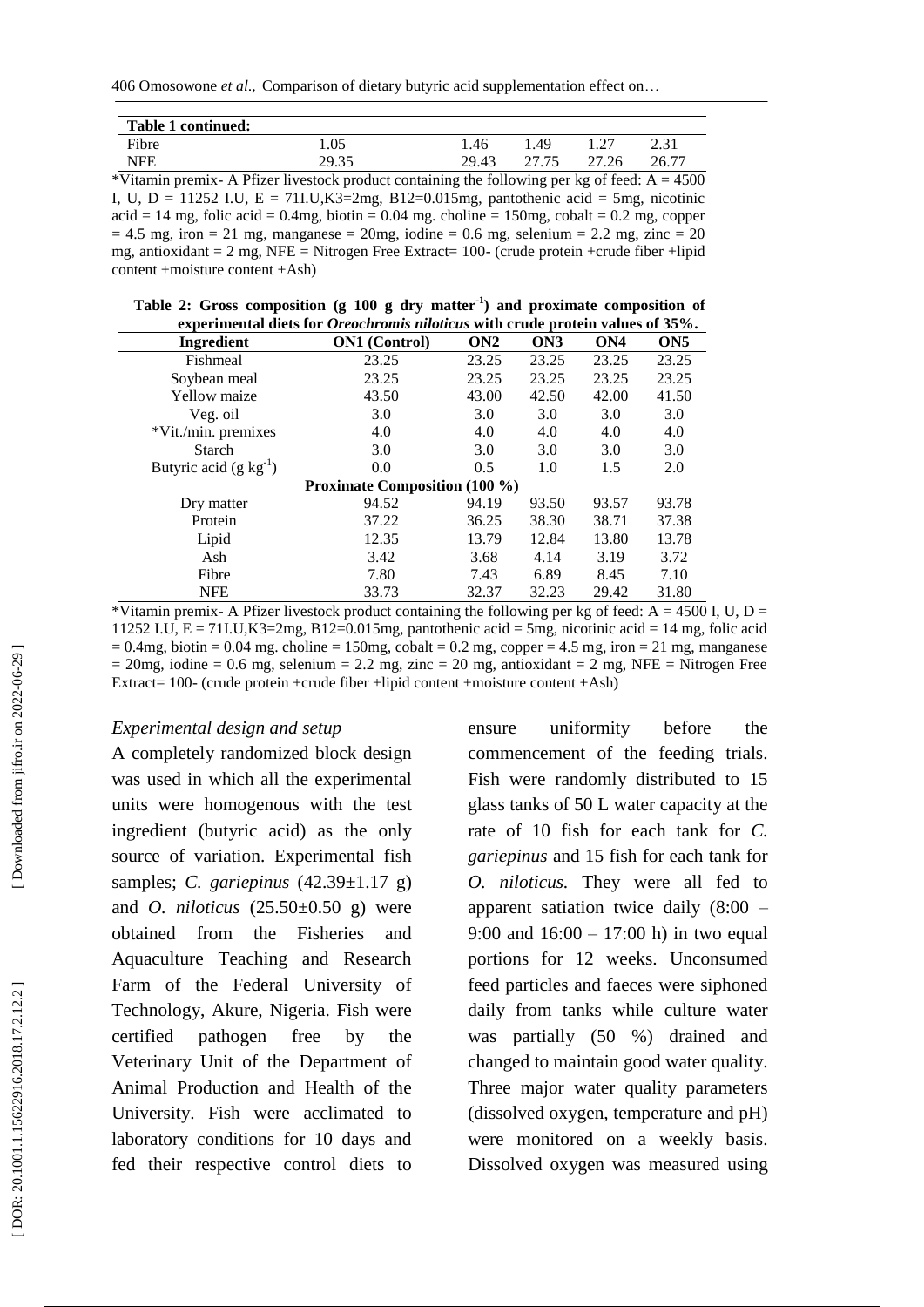D – 5509 meter, water temperature was measured using a mercury -in -glass thermometer, while for water pH, a portable pH meter (Knick Portamess pH meter, Model 912) was used.

# *Growth trial*

Fish were weighed fortnightly and change in weight was determined using a Citizen's electronic balance (maximum capacity; 5 kg). Experimental setups were checked daily for mortality, and when found, they were removed and the number recorded. Growth indices evaluated included; final weight, weight gain, specific growth rate (SGR), feed conversion ratio (FCR), survival (%), feed intake, etc using appropriate formulae. Proximate analyses of experimental fish carcasses were also carried out using AOAC (2005) methods.

# *Statistical analysis*

All data obtained were statistically assessed using analysis of variance (ANOVA, through the general linear model procedure of the SPSS 21.0 software). The values were expressed as means ±standard error. Duncan's multiple range ad -hoc tests were used to test the significance of the difference between means by considering the differences significant at p <0.05.

# **Results**

Experimental results showed that both fish species revealed significant differences in growth parameters measured between and within treatments (Tables 3 and 4). The highest increase in fish weight was obtained in *C. gariepinus* fed diet CG5 and in *O. niloticus* fed diet ON4. The weight gain in percentage was over 600 % in *C. gariepinus* and 400 % in *O. niloticus* when compared with the reference diets. Table 3 shows the body composition of *C. gariepinus* at the beginning and end of the experiment. Significant variations  $(p<0.05)$  were observed between the initial and final body compositions of fish during the experiment with respect to moisture, crude protein, lipid and ash. All fish had increased protein content over the initial value of 45.73 % but this was not different among treatments. *C. gariepinus* fed the test diets had higher lipid and ash contents compared with the initial. Table 4 revealed the body composition of *O. niloticus* at the beginning and end of the experiment. There were significant variations  $(p<0.05)$  between the initial and final body compositions of fish during the experiment with respect to dry matter, crude protein, lipid and ash. All fish had increased protein content over the initial value of 42.91 % but this was not different among treatments. Lower lipid and ash contents were recorded in the carcass of initial *O. niloticus* sampled when compared with those fed the test diets. The water quality parameters measured during the experimental period are shown in Figures 1 and 2. There were no significant variations  $(p>0.05)$  in dissolved oxygen and pH values in all treatments, however, significant variations were recorded in temperature for *C. gariepinus*. For *O. niloticus*, there were no significant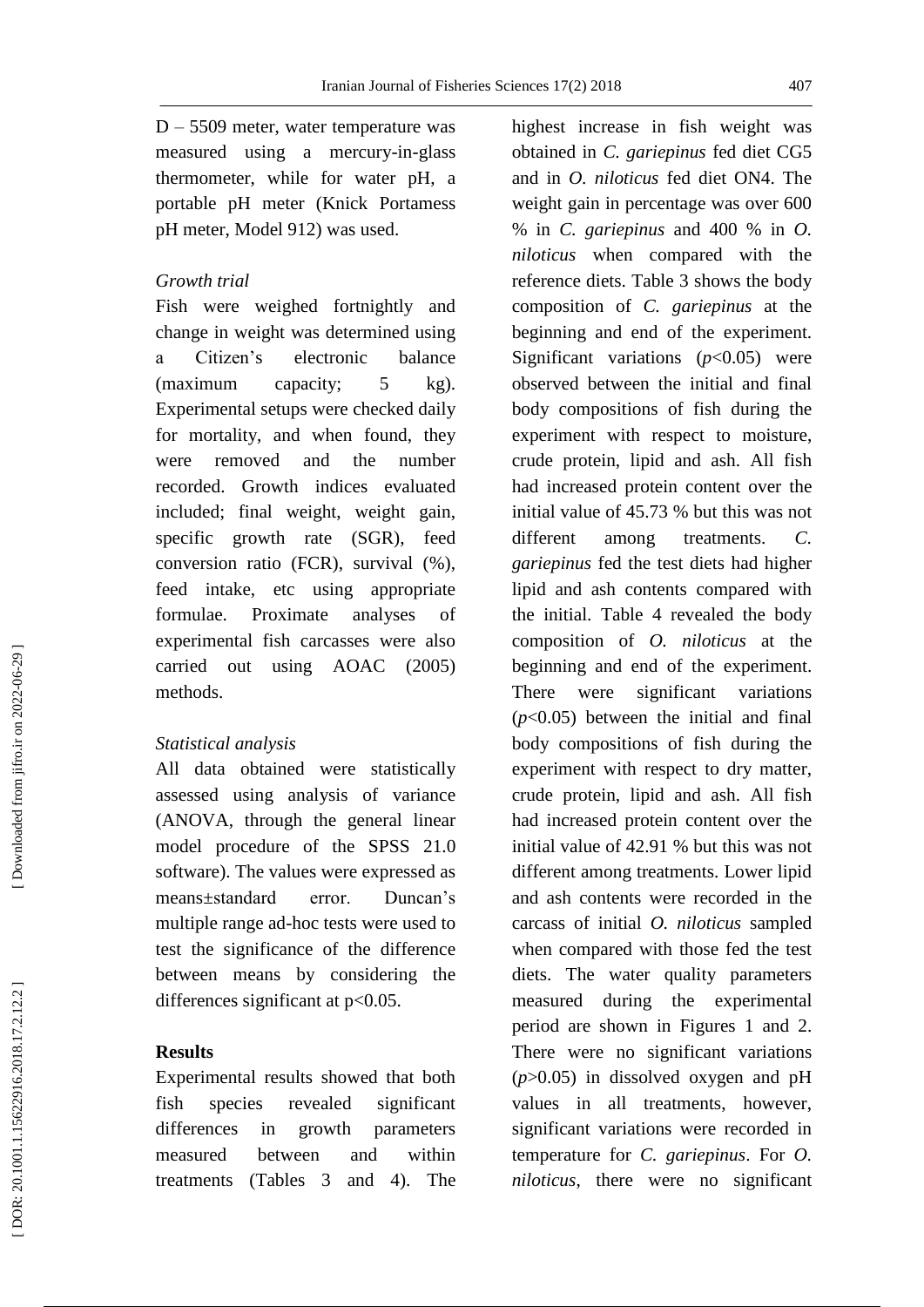| variations $(p>0.05)$ in dissolved oxygen |  |
|-------------------------------------------|--|
| and pH values in all treatments but a     |  |
| slight variation was observed in the      |  |

water temperature of those fed diet ON5.

**Table 3: Growth performance and nutrient utilization (Mean ±S.E) of** *Clarias gariepinus* **during the experimental period .**

| <b>Parameter</b> | CG1 (Control)                  | CG2                           | CG3                            | CG4                       | CG5                           |
|------------------|--------------------------------|-------------------------------|--------------------------------|---------------------------|-------------------------------|
| <b>IW</b>        | $41.90 \pm 0.46^{\circ}$       | $42.60 + 0.82^a$              | $43.10\pm0.68^{\mathrm{a}}$    | $42.77+1.04^a$            | $41.60 + 0.12^a$              |
| <b>FW</b>        | $199.30 \pm 1.77$ <sup>a</sup> | $208.50 + 1.73^b$             | $240.50 \pm 1.66^{\circ}$      | $220.57 \pm 1.01^{\circ}$ | $314.20 + 2.28$ <sup>d</sup>  |
| WG               | $157.40 + 1.71$ <sup>a</sup>   | $165.93 \pm 0.98^b$           | $197.40 \pm 1.72$ <sup>c</sup> | $177.80 + 1.11^{b}$       | $272.60 + 2.27$ <sup>d</sup>  |
| $WG(\%)$         | $376.50 + 44.05^{\circ}$       | $389.73 \pm 5.75^{\text{a}}$  | $459.19 + 45.97$ <sup>c</sup>  | $417.36 + 34.76^b$        | $655.20 + 54.04^d$            |
| <b>SGR</b>       | $2.83+0.22^a$                  | $2.90 \pm 0.05^{\text{a}}$    | $3.12 \pm 0.11^b$              | $2.99 \pm 0.06^{\circ}$   | $3.66 \pm 0.08^b$             |
| <b>FCR</b>       | $2.68 + 0.02a$                 | $2.68 \pm 0.02^{\text{a}}$    | $2.68 + 0.02^a$                | $2.68 \pm 0.03^{\circ}$   | $2.67+0.02^a$                 |
| FI               | $422.62 + 46.04^a$             | $445.53 + 2.62^b$             | $530.02 + 46.08^{\circ}$       | $477.39 + 29.71^{\circ}$  | $731.93 + 61.05^{\circ}$      |
| % survival       | $96.67 + 3.33^a$               | $96.67 \pm 3.33$ <sup>a</sup> | $96.67 \pm 3.33^{\text{a}}$    | $96.67 \pm 3.33^{\circ}$  | $96.67 \pm 3.33$ <sup>a</sup> |
|                  |                                |                               |                                |                           |                               |

Means in a given column with the same letter were not significantly different at  $(p< 0.05)$ IW=Initial weight (g), FW=Final weight (g), WG=Weight gain (g), WG (%) =Weight gain (%), SGR=Specific growth rate, FCR=Feed conversion ratio and FI=Feed intake (g)

**Table 4: Growth performance and nutrient utilization (Mean±S.E) of** *Oreochromis nilloticus .*

| <b>ON1</b> (Control)         | ON2                           | ON3                         | ON4                            | ON5                          |
|------------------------------|-------------------------------|-----------------------------|--------------------------------|------------------------------|
| $25.10\pm0.20^a$             | $24.90 \pm 0.12^a$            | $25.23 \pm 0.16^a$          | $25.19 + 0.32^a$               | $25.75 + 0.25^{\circ}$       |
| $119.89 \pm 3.86^a$          | $129.52 + 3.27^b$             | $119.71 \pm 5.00^a$         | $134.60 \pm 1.80^{\circ}$      | $124.20 + 4.27^b$            |
| $94.79 + 3.13^a$             | $104.62 + 3.86^b$             | $94.48 + 4.69$ <sup>a</sup> | $109.41 \pm 4.76$ <sup>c</sup> | $98.48 + 4.13^a$             |
| $377.65+32.43^{\circ}$       | $420.16 + 43.12$ <sup>c</sup> | $374.47+30.41^{\circ}$      | $434.34 + 47.60^{\circ}$       | $382.47 + 43.03^b$           |
| $2.35 \pm 0.51$ <sup>a</sup> | $2.40+0.11^b$                 | $2.35+0.20^a$               | $2.43 + 0.56^b$                | $2.37+0.32^a$                |
| $4.01 + 0.75$ <sup>c</sup>   | $3.77+0.19^b$                 | $4.03 + 0.38$ <sup>c</sup>  | $3.65 \pm 0.41$ <sup>a</sup>   | $3.82 + 0.63^b$              |
| $380.39 \pm 7.56^{\circ}$    | $394.04 + 8.40^{\circ}$       | $380.88 \pm 5.87^b$         | $399.81 + 1.72$ <sup>c</sup>   | $376.58 \pm 3.05^{\text{a}}$ |
| $96.67 + 3.33^a$             | $96.67 + 3.33^{\circ}$        | $96.67 \pm 3.33^{\circ}$    | $100.00+0.00^{\circ}$          | $96.67 + 3.33^{\circ}$       |
|                              |                               |                             |                                |                              |

Mean in a given column with the same letter were not significantly different at  $(p<0.05)$ IW=Initial weight (g), FW=Final weight (g), WG=Weight gain (g), WG (%) =Weight gain (%), SGR=Specific growth rate, FCR=Feed conversion ratio and FI=Feed intake (g)

**Table 5: Whole body composition (Mean±S.E) of** *Oreochromis niloticus* **carcass fed varying levels of butyric acid supplemented diets .**

| <b>Parameter</b><br>(%)   | ON initial | ON <sub>1</sub><br>(Control)  | ON2                           | ON3                           | ON4                          | ON5                            |
|---------------------------|------------|-------------------------------|-------------------------------|-------------------------------|------------------------------|--------------------------------|
| Moisture                  | 8.16       | $6.47 \pm 0.07$ <sup>ab</sup> | $6.50 \pm 0.00^b$             | $6.40 \pm 0.20^{\circ}$       | $6.60 \pm 0.00^6$            | $6.04 \pm 0.09^a$              |
| Protein                   | 42.91      | $46.22 \pm 0.32^{\text{a}}$   | $47.81 \pm 0.68$ <sup>a</sup> | $46.41 \pm 0.62$ <sup>a</sup> | $48.12 \pm 0.92^{\text{a}}$  | $47.90 \pm 0.75$ <sup>a</sup>  |
| Lipid                     | 20.34      | $24.29 \pm 0.26^{ab}$         | $22.35 \pm 0.08^a$            | $24.12 \pm 1.14^{ab}$         | $26.27 \pm 1.17^b$           | $25.51 \pm 1.78$ <sup>ab</sup> |
| Ash                       | 11.21      | $13.21 \pm 0.18^b$            | $13.12 \pm 0.20^b$            | $13.17 + 0.29^b$              | $12.85 + 0.34^{ab}$          | $12.13 \pm 0.11^a$             |
| <b>NFE</b>                | 17.38      | $9.81 + 0.41^a$               | $10.31 \pm 0.92$ <sup>a</sup> | $9.90 \pm 1.83$ <sup>a</sup>  | $6.16 \pm 1.73$ <sup>a</sup> | $8.42 + 2.63^a$                |
| $\sim$ $\sim$<br>$\cdots$ |            | .                             |                               | $\cdots$                      | $\sim$ $\sim$ $\sim$ $\sim$  |                                |

Means with the same superscripts in the same row are not significantly different at  $p<0.05$ 

**Table 6: Carcass composition (Mean ±S.E) of** *Clarias gariepinus* **carcass fed varying levels of butyric acid supplemented diets .**

| <b>Parameter</b><br>$(\%)$ | CG<br>initial | CG1<br>(Control)              | CG2                           | CG <sub>3</sub>             | CG4                           | CG5                           |
|----------------------------|---------------|-------------------------------|-------------------------------|-----------------------------|-------------------------------|-------------------------------|
| Moisture                   | 12.28         | $9.95 \pm 0.01$ <sup>c</sup>  | $5.40 \pm 0.03$ <sup>a</sup>  | $5.79 \pm 0.11^{\circ}$     | $5.86 + 0.02^{\circ}$         | $5.61 \pm 0.26^a$             |
| Protein                    | 45.73         | $49.33 \pm 0.51$ <sup>a</sup> | $49.00 \pm 0.07$ <sup>a</sup> | $50.84 \pm 0.26^{\circ}$    | $50.07 + 0.95^{\text{a}}$     | $51.70 \pm 0.65^{\rm b}$      |
| Lipid                      | 23.55         | $27.36 \pm 0.14^a$            | $28.01 \pm 0.39$ <sup>a</sup> | $27.72 \pm 0.55^{\text{a}}$ | $27.85 + 1.04^a$              | $30.66 \pm 0.28^b$            |
| Ash                        | 8.16          | $10.05 \pm 0.42^{\text{a}}$   | $11.47 + 0.14^b$              | $11.69 \pm 0.02^b$          | $11.07+0.44^b$                | $12.16 \pm 0.04$ <sup>c</sup> |
| <b>NFE</b>                 | 10.28         | $6.77 \pm 0.37^b$             | $4.55 \pm 0.14^{ab}$          | $3.96 \pm 0.20^{ab}$        | $4.80 \pm 1.53$ <sup>ab</sup> | $2.34 \pm 1.10^a$             |

Means with the same superscripts in the same row are not significantly different at  $p<0.05$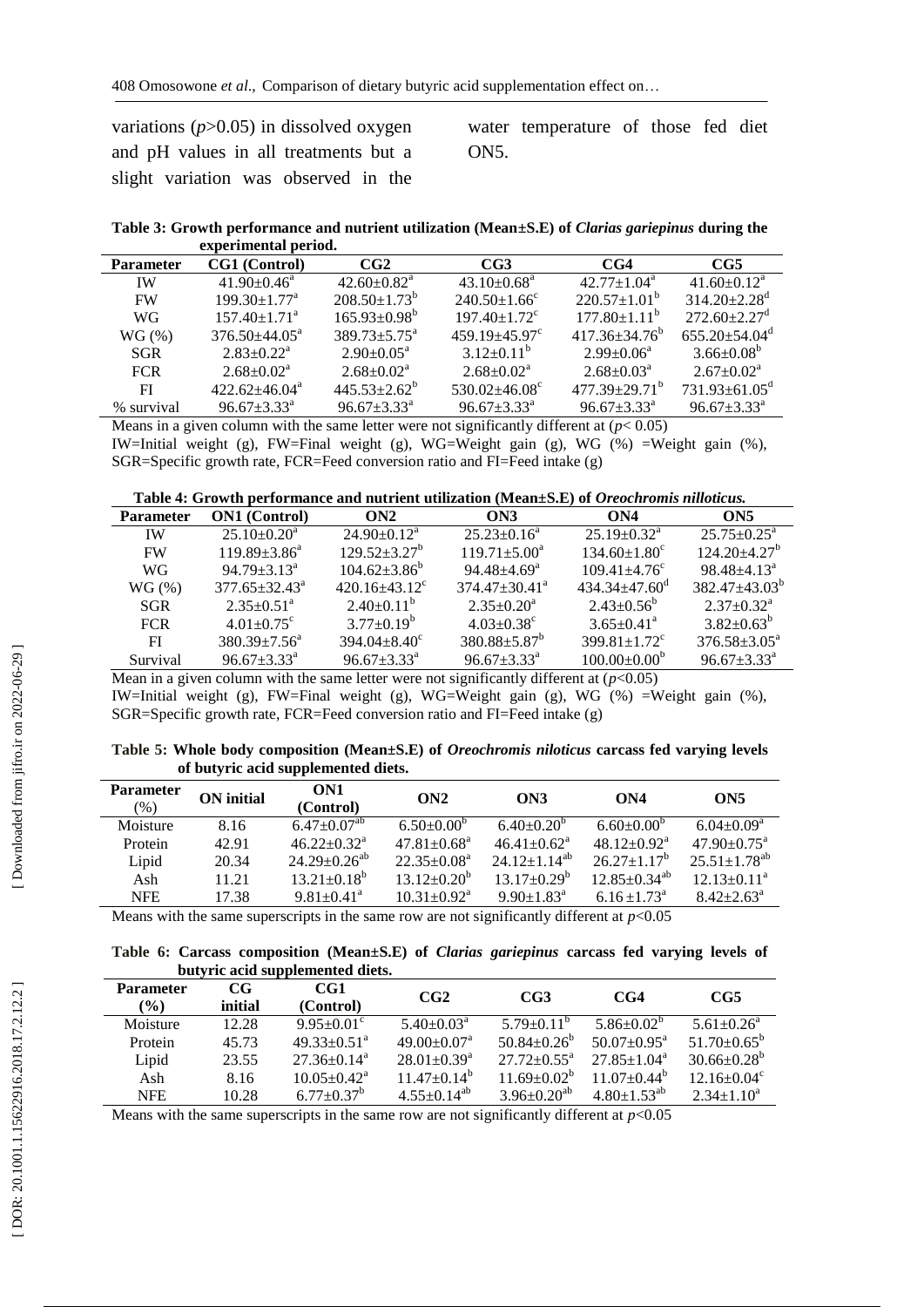

**Fig ure 1: Water parameters of** *Oreochromis niloticus* **fed butyric acid supplemented diets .**



**Fig ure 2: Water parameters of** *Clarias gariepinus* **fed butyric acid supplemented diets .**

#### **Discussion**

The mean initial stocking weight of *C. gariepinus* and *O. niloticus* were 42.39±1.17 g and 25.50±0.50 g, respectively. The result of the study revealed significant differences  $(p<0.05)$  in all the growth indices measured. It was discovered that *C. gariepinus* fed a BA diet at CG5 had the highest growth performance compared with the control in respect to final weight, weight gain, percentage weight gain, specific growth rate and feed intake.

 The FCR and survival do not show any significant differences (*p*>0.05). The increase in weight was proportional to increase in test ingredient up to CG3, but there was a decline at CG4 while a sky rocketed increase was observed in *C. gariepinus* fed diet CG5. For the *O niloticus*, the highest growth performance, SGR, FCR and survival were observed in those fed diet ON4 although there was no significant difference (*p*>0.05) in their feed intake. It had been demonstrated that the inclusion of a blend of butyrate glycerides in broiler diets at  $2g \text{ kg}^{-1}$  had a beneficial effect on their live performance (Antongiovanni *et al .,*  2007). Omosowone *et al .* (2015) also reported that the inclusion of fumaric acid in the diets of *C. gariepinus* led to a higher growth. Similarly, Romano *et al .* (2015) also reported increased weight in shrimp fed a diet supplemented with organic acids blend. Increased growth in fish fed organic acid supplemented diets is believed to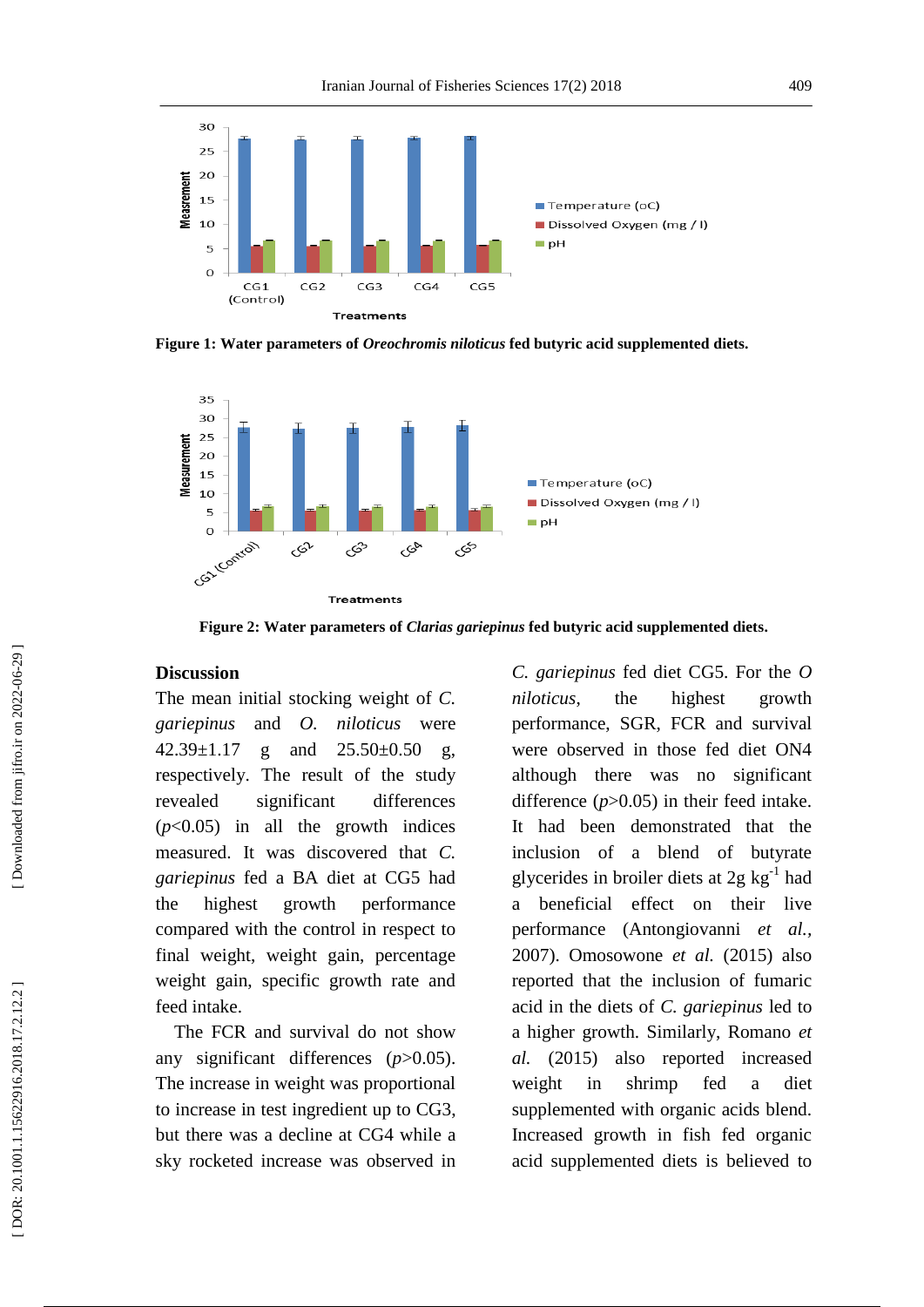be enhanced by nutrient and mineral digestibility.

 An experiment by De Wet (2005) demonstrated that rainbow trout fingerlings fed on 10 and 15 kg acidifier 1000 - 1 feed had significantly higher final weights compared to the control group after three months of feeding on artificial growth promoters (AGP). Owen *et al .* (2006) tested the sodium salt of butyric acid as a feed additive in the omnivorous tropical catfish ( *C .* gariepinus) at 2 kg 1000 kg<sup>-1</sup> in a fish meal based diet and a defatted soya concentrate diet. No significant variations were found in *C. gariepinus* fed the defatted soya concentrate diets when compared with the control. However, in the catfish fed on a fish meal diet, the weight gain was observed to be slightly higher (from 131.3% in control to 141.4% for sodium butyrate group). Furthermore, Da Silva *et al .* (2013) opined that butyrate salts in shrimp diets acted as feed attractants which led to significantly increased feed intake when compared with the control. Similar findings of improved growth were recorded when *Labeo rohita* was fed an organic acid containing phosphate salt (Baruah *et al .*, 2007).

 Organic acids affect the feed, gut and gastrointestinal tract of the animal by the reduction in pH (Liu, 2001; Freitag, 2007; Luckstadt, 2008; Ng *et al . ,* 2009). Another reason for improved growth is attributed to the aroma of butyric acid which is used as an attractant in the diet of shrimp (Da Silva *et al . ,* 2015 ; Ng *et al,* 2015). This tends to increase feed

intake, thus, increasing their growth and feed efficiencies over the experimental period. No mortality was recorded in *O. niloticus* fed diet ON4 which was significantly (*p*<0.05) different from others. Mortalities recorded was generally low across all treatments. As such, this cannot be attributed to the incorporation of butyric acid in fish diets as they were recorded even in control diets.

 The inclusion of butyric acid in the experimental diets had no negative effects on the whole -body composition of *C. gariepinus*. The crude protein content recorded in the carcass of *O. niloticus* did not reveal any significant differences as they were within the same range. This is however different in *C. gariepinus* as there was a slight variation in the crude protein of fish carcass. Also, there was no variation in the lipid content of *C. gariepinus* carcass except in those fed diet CG4. While for the *O. niloticus*, those fed diets ON4 and ON2 showed the highest and lowest lipid contents, respectively. The variation observed in fish carcass lipid content in this study is slightly different from what was observed by Romano *et al.* (2015) where lipid contents of shrimp fed organic acid blends decreased with an increase in inclusion levels of organic acid blends. Water quality parameters (temperature, dissolved oxygen and pH) measured in both experimental setups were all within the accepted range for the culture of fin fishes in tropical regions as recommended by NRC (1996).

 This study has shown organic acids as a viable means of boosting fish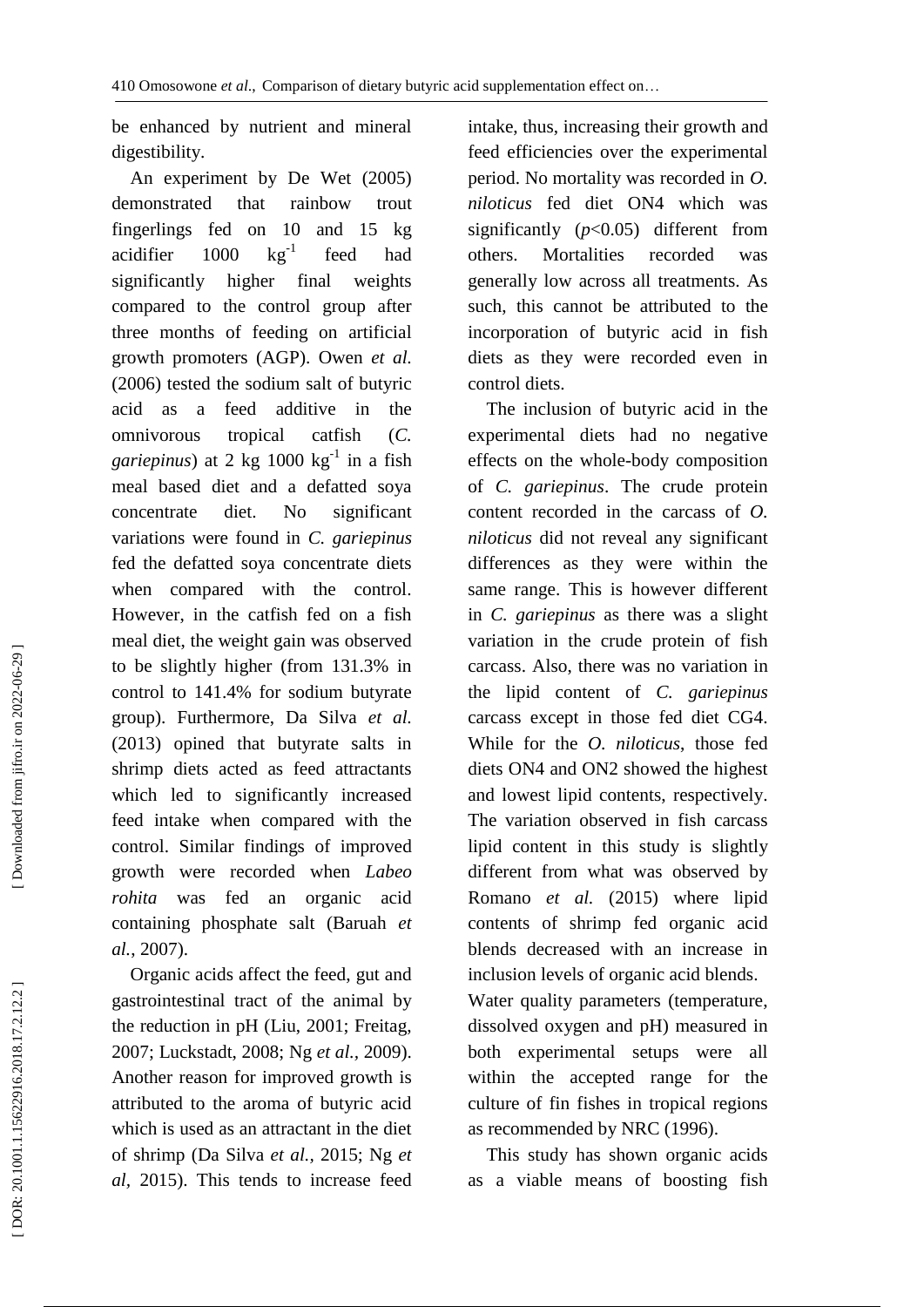growth and enhancing its health. They can therefore serve as a better and perfect replacement to antibiotics.

 This study had demonstrated that incorporating butyric acid improved fish growth and did not pose any negative impact on carcass quality nor the environment. Hence, organic acids are better alternatives to antibiotics in fish diets.

 It is no longer news that organic acids could be used to replace antibiotics, in terms of fish growth and health and feed preservation. Fish farmers should therefore be encouraged to incorporate them in fish diets. Governments should also be encouraged to purchase them in bulk to give fish farmers at subsidized rates as they do to agricultural fertilizers given to farmers. Also, subsequent research should be geared at extracting some active herbal ingredients that have organic acid properties to make them readily available to fish farmers.

# **References**

- **Antongiovanni, M., Buccioni A., Petacchi F., Leeson S., Minieri S., Martini A. and Cecchi R., 2007**. Butyric acid glycerides in the diet of broiler chickens; effects on gut histology and carcass composition. *Italian Journal of Animal Science*, 6(**1**), 19 - 25.
- **AOAC, 2005**. Official methods of analysis *,* 18th Edition *.* (ed. Ho rwitz, W.). Association of analytical chemist international. Arlington Virginia, USA, 1141P.
- **Baruah , K., Sahu , N.P., Pal , A.K., Debnath , D., Yengkokpam , S. and**

**Mukherjee , S.C. , 2007.** Interactions of dietary microbial phytase, citric acid and crude protein level on mineral utilization by Rohu, *Labeo rohita* (Hamilton), juveniles*. Journal of the World Aquaculture Society*, 38 , 238 –49.

**Da Silva, B.C., Vieira, F.N., Mourino, J.L.P., Bolivar, N. and Seiffert, W.Q., 2015**. Butyrate and propionate improve the growth performance of *Litopenaeus vannamei. Aquaculture Resources* , 4 ( **2** ), 7 .

DOI: org/10.1111/are.12520(in press).

- **Da Silva, B.C., Vieira, F.N., Mouriño, J.L.P., Ferreira, G.S. and Seiffert, W.Q., 2013.** Salts of organic acids selection by multiple characteristics for marine shrimp nutrition. *Aquaculture ,* 4, 104 –110.
- **De Graaf, G.J. and Janssen, H., 1996**. Artificial reproduction and pond rearing of the African catfish, *C. gariepinus* in sub - saharan Africa. *FAO Fisheries Technical Paper,*  362 ( **3**), 1 –73.
- **De Wet , L. , 2005.** Can organic acid effectively replace antibiotic growth promotants in diets for rainbow trout, *Oncorhynchus mykiss* raised under suboptimal water temperatures? WAS Conference, Bali, Indonesia.
- **Dibner , J., 2004**. Organic acids: can they replace antibiotic growth promoters? *Feed International,*  12 ( **4** ) , 14 –17.
- **FAO, 2012 .** The state of world fisheries and aquaculture. *Food and Agricultural Organization, Rome,*  Italy, 209P.